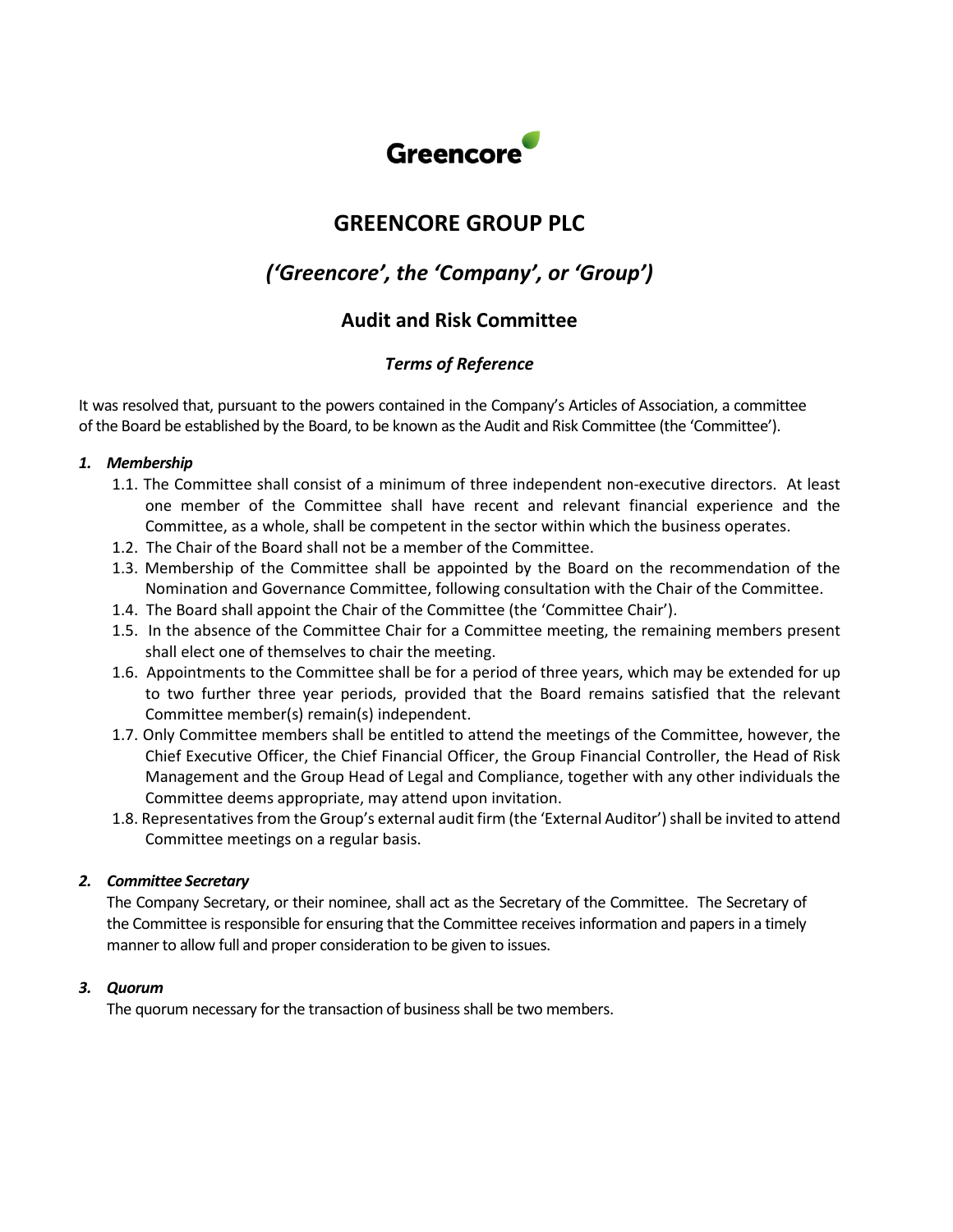#### *4. Frequency of Meetings*

The Committee shall meet not less than four times per year at appropriate intervals in the financial reporting and audit cycle, and otherwise as required. Outside of the formal meeting programme, the Committee Chair shall maintain a dialogue with key individuals involved in the Company's governance, including the Board Chair, the Chief Executive Officer, the Chief Financial Officer, the Head of Risk Management, and the lead partner of the External Auditor.

#### *5. Notice of Meeting*

Meetings of the Committee shall normally be convened by the Committee Secretary, at the request of the Committee Chair.

The notice of each Committee meeting, together with an agenda of items to be discussed at the Committee meeting, shall normally issue to each Committee member, and meeting attendees, not less than five working days before the Committee meeting is scheduled to occur.

#### *6. Minutes of Meetings*

The Committee Secretary shall minute the proceedings and decisions of all Committee meetings. The draft minutes of Committee meetings shall be circulated to all members of the Committee. Thereafter, the minutes shall normally also be circulated to the Board unless, in exceptional circumstances, circulation would be deemed to be inappropriate.

#### *7. Engagement with Shareholders*

The Committee Chair shall attend the Company's Annual General Meeting to answer any queries in relation to the Committee's activities in the year under review. In addition, if deemed appropriate, the Committee Chair may seek engagement with shareholders on significant matters related to the Committee's areas of responsibility.

#### *8. Duties of the Committee*

Without limiting the generality of the Committee's objectives, the duties of the Committee shall include:

#### *8.1. Financial Reporting*

The Committee shall monitor the integrity and quality of disclosures of the financial statements of the Company, which shall be deemed to include the full year results, interim results, trading updates and any formal announcements relating to the Company'sfinancial performance, and review and report to the Board on significant financial reporting issues and judgements contained therein, having regard to matters communicated to the Committee by the Risk Management Group or the External Auditor.

In addition to the above, the Committee shall review, consider and, where appropriate, challenge:

- 8.1.1. The application of accounting policies, including any changes thereto.
- 8.1.2. Compliance with accounting standards.
- 8.1.3. Methods used to account for significant or unusual transactions where different approaches are possible.
- 8.1.4. Whether the Company has adopted appropriate accounting policies and made appropriate estimates and judgements, taking into account the External Auditor's views on the financial statements.
- 8.1.5. All material information presented with the financial statements, including the strategic report and the corporate governance statements in relation to risk management, internal controls and the external audit.

Where the Committee is not satisfied with any aspect of the proposed financial reporting by the Company,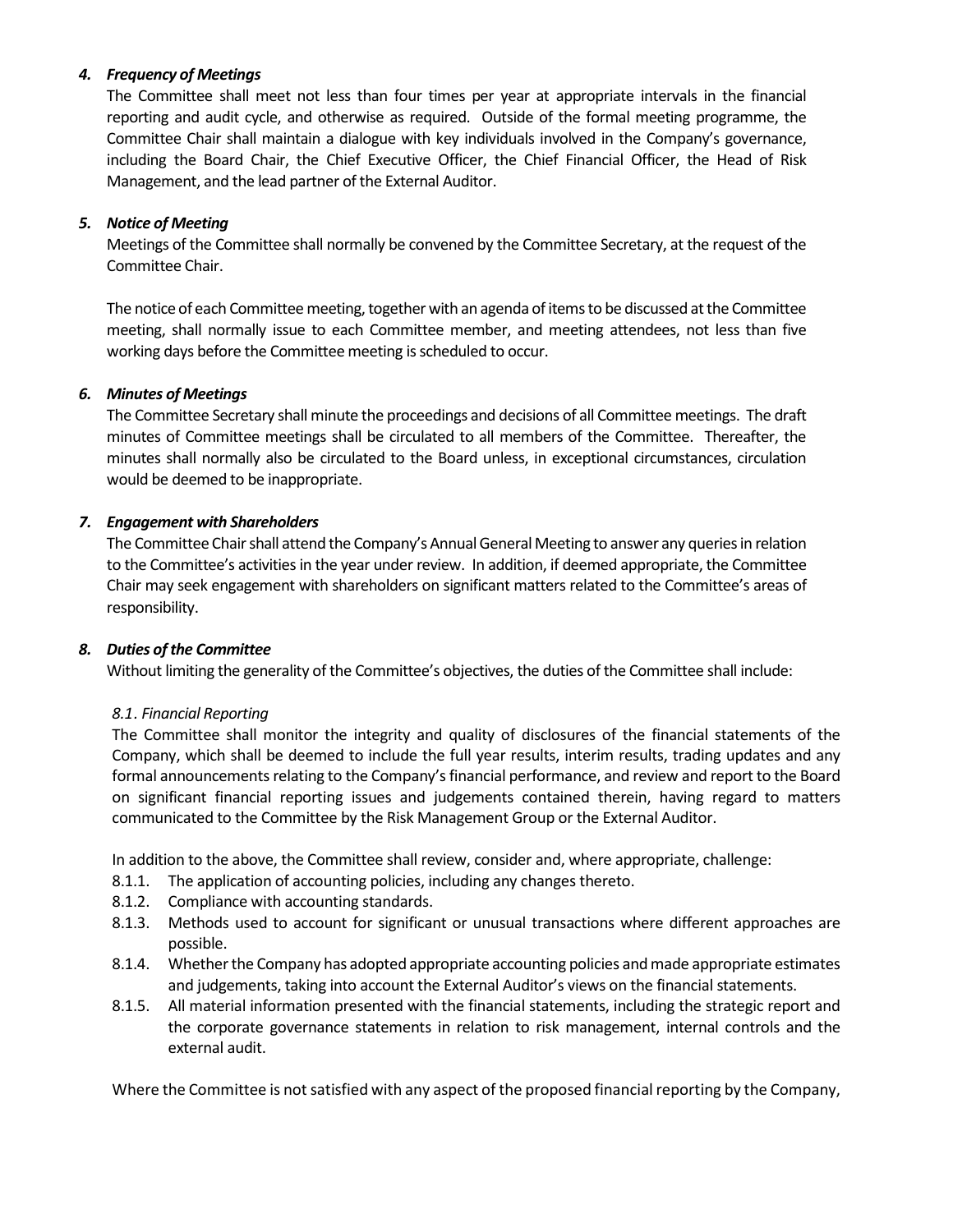it shall report its views to the Board.

#### *8.2. Narrative Reporting*

Upon request from the Board, the Committee shall provide advice on whether the Annual Report and Financial Statements, taken as a whole, is fair, balanced and understandable and provides the information necessary for shareholders to assess the Company's performance, position, business model and strategy.

#### *8.3. Internal Controls and Risk Management Systems*

The Committee shall:

- 8.3.1. Keep under review the Company's internal financial controls systems that identify, assess, manage and monitor financial risks, and other internal control and risk management systems.
- 8.3.2. Conduct an annual assessment and report to the Board on:
	- 8.3.2.1. the nature and extent of the principal and emerging risks facing the Group;
	- 8.3.2.2. the design, operation and monitoring by management of internal control systems;
	- 8.3.2.3. the going concern statement and the viability statement; and
	- 8.3.2.4. the Group Treasury Policy and Group Tax Strategy.
- 8.3.3. Review arrangements by which colleagues or any third parties may, in confidence, raise concerns about possible improprieties or wrongdoing in financial reporting or any other matter. In this regard, it shall be the objective of the Committee to ensure that arrangements are in place for the proportionate and independent investigation of such matters and for appropriate follow up action.
- 8.3.4. Receive Fraud/ Bribery and Corruption Reports at least annually, or more often as appropriate.

### *8.4. Risk Management Group/Internal Audit*

The Committee shall:

- 8.4.1. Monitor and review the effectiveness of the Group's risk management and internal audit function (the 'Risk Management Group').
- 8.4.2. Approve the appointment or termination of appointment of the Head of Risk Management.
- 8.4.3. Ensure that the Risk Management Group is of the quality, and has the appropriate experience and expertise, required.
- 8.4.4. Ensure that the Risk Management Group has the necessary resources and access to information to allow it to fulfil its duties effectively and efficiently and is equipped to perform in accordance with appropriate professional standards.
- 8.4.5. Review and approve the annual risk management plan, ensuring that the plan is aligned to the key risks of the business, and to monitor progress against plan.
- 8.4.6. Meet with the Head of Risk Management, absent management, at least annually and ensure that he or she has direct and independent access to the Committee Chair and Board Chair in order to provide independence from the management and enhance accountability to the Committee.
- 8.4.7. Regularly review and approve the internal audit charter.
- 8.4.8. Make arrangements for an independent quality assessment of the internal audit function to take place at least once every five years.

#### *8.5. External Audit*

The Committee shall:

- 8.5.1. Make recommendations to the Board, for it to put to the shareholders for their approval in a general meeting, in relation to the appointment, re-appointment or removal of the External Auditor.
- 8.5.2. Develop and oversee the selection criteria for the appointment and rotation of the External Auditor in accordance with relevant legislation, regulation, ethical standards and best practice.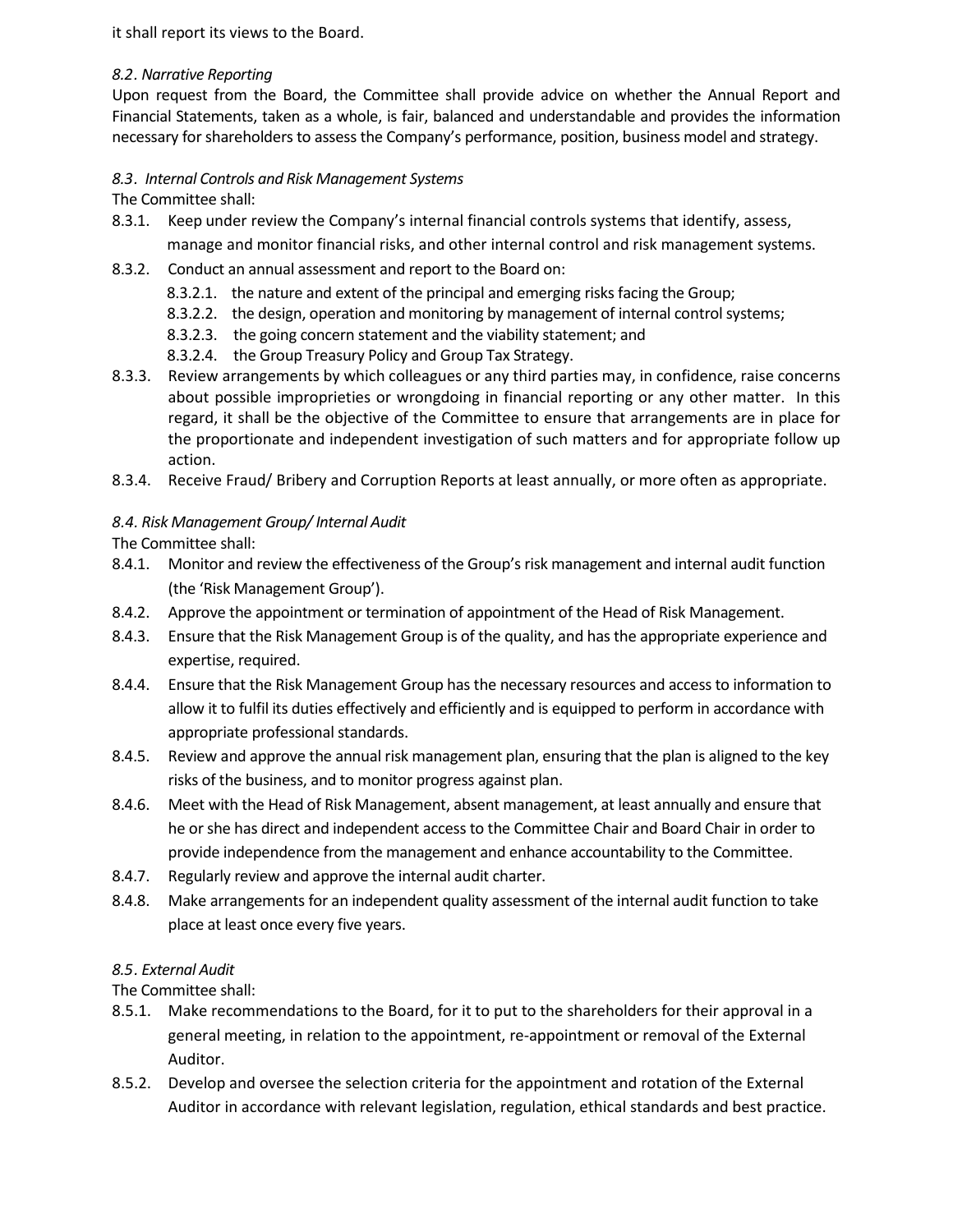The Committee shall also be responsible for leading the External Auditor tender process, ensuring that all tendering firms have access to all necessary information and individuals during the tendering process.

- 8.5.3. Oversee the relationship between the Company and the External Auditor. In particular, the Committee shall be responsible for approving the external audit fees and terms of engagement of the External Auditor including any engagement letter issued at the start of each audit and the scope of the audit.
- 8.5.4. Undertake an annual assessment of the External Auditor's independence and objectivity, taking into consideration relevant legislation, regulation, ethical standards and best practice as well as the External Auditor's internal policies on independence and objectivity. In considering the External Auditor's independence and objectivity, the Committee shall also give consideration to the Group's relationship with the External Auditor as a whole, including any threats to the External Auditor's independence and the safeguards applied to mitigate those threats.
- 8.5.5. Evaluate the risks to the quality and effectiveness of the financial reporting process in light of the External Auditor's engagement with the Committee.
- 8.5.6. Review, at least annually, for recommendation to the Board, the Group's policy on the employment of former employees of the External Auditor.
- 8.5.7. Review, at least annually, for recommendation to the Board, the Group's policy on the engagement of the External Auditor to supply non-audit services, taking into account relevant legislation, regulation, ethical standards and best practice regarding the provision of non-audit services by the External Auditor. The level of non-audit fees incurred shall be reviewed by the Committee at least annually.
- 8.5.8. Review and approve the annual external audit plan, discussing with the External Auditor the factors which may impact audit quality.
- 8.5.9. Meet regularly with the External Auditor, including once at the planning stage before the commencement of the external audit and once following the conclusion of the external audit.
- 8.5.10. Meet the External Auditor at least once a year, without management being present, to discuss its remit and any issues arising from the audit.
- 8.5.11. Review the findings of the external audit with the External Auditor, including:
	- 8.5.11.1. any material issues which arose as part of the external audit;
	- 8.5.11.2. the External Auditor's explanation of how the risks to audit quality were addressed;
	- 8.5.11.3. the key accounting and audit judgements;
	- 8.5.11.4. the External Auditor's view of engagement with senior management personnel; and
	- 8.5.11.5. the level of errors identified during the external audit.
- 8.5.12. Review the Letters of Representation and Management Letters, as well as responses thereto.
- 8.5.13. Perform an annual review of the effectiveness of the External Auditor and the external audit process, including an assessment of the quality of the audit, the handling of key judgements by the External Auditor, and the External Auditor's response to questions raised by the Committee.

#### *8.6. Reporting Obligations*

The Committee shall:

8.6.1. Through the Committee Chair, shall report to the Board on its proceedings after each meeting on all matters within its duties and responsibilities and also how it has discharged its responsibilities.